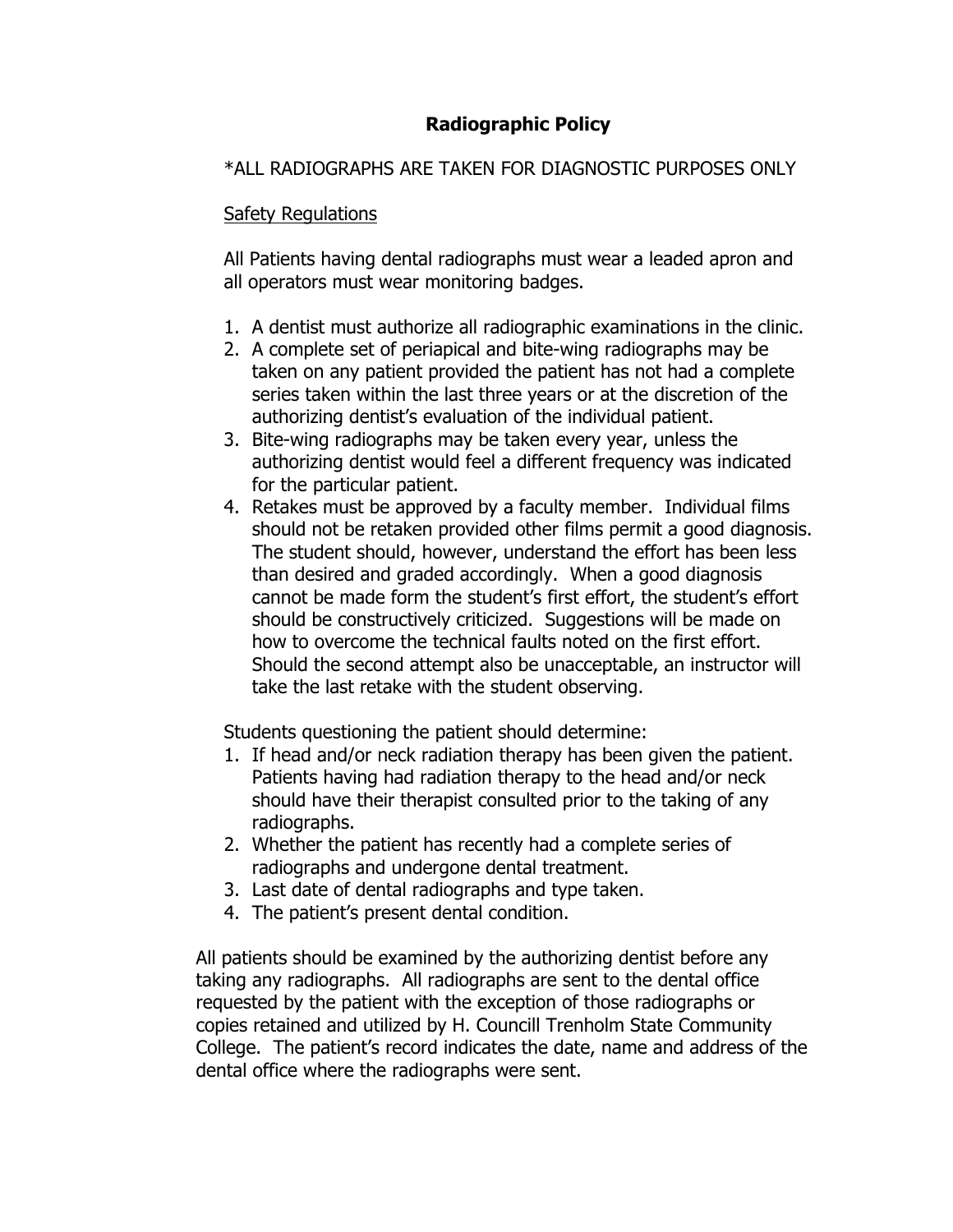## **Policies and Procedures for Ionizing Radiation Hygiene and Protection**

## Selection of patients for Full-Mouth Series of Radiographs:

Patients selected for full-mouth series of radiographs in Radiology must not have had a full-mouth series of x-rays within the last three years. X-rays will be for diagnostic purposes only, not just to meet the Radiology course requirements.

Full-mouth radiographs will be on adult permanent dentition. Patients must be fourteen years of age to qualify for adult dentition.

A patient history and chart must be completed prior to taking the films and an instructor must give the student permission that the patient is acceptable prior to the student exposing radiographs. The instructor's signature must appear on the patient's chart. Students will be responsible for writing up the chart.

No grade will be given unless the patient chart and health history are completed in its entirety. This includes the radiology health history. The health history must be signed by the patient or the guardian of the patient. A patient wavier, HIPAA and patient's rights form must be signed prior to any treatment or x-rays on a patient.

Following preliminary procedures (health history, etc.) The student will complete the exposure of the surveys within sixty (60) minutes for each survey meeting all of the criteria below.

#### Criteria:

- 1. 100% if the time the student will review the medical/dental history and oral inspection prior to treatment at each appointment (or ascertain than this has been accomplished) checking for information. This information will be noted either in writing or verbally and will be acted upon appropriately (i.e., dentist consultant, treatment altered, etc.).
- 2. 100% of the time the student will assemble all of the armamentarium required for the procedure prior to beginning.
- 3. 100% of the time throughout the procedure the student will use aseptic technique according to the criteria established in the procedure "Sterilization and Disinfection."
- 4. The student will physically and psychologically prepare the patient for treatment by seating and positioning him comfortably, placing protective drapes, removing and safely storing such items as glasses and dentures and by explaining the procedure and providing psychological support as needed. (Pass/Fail)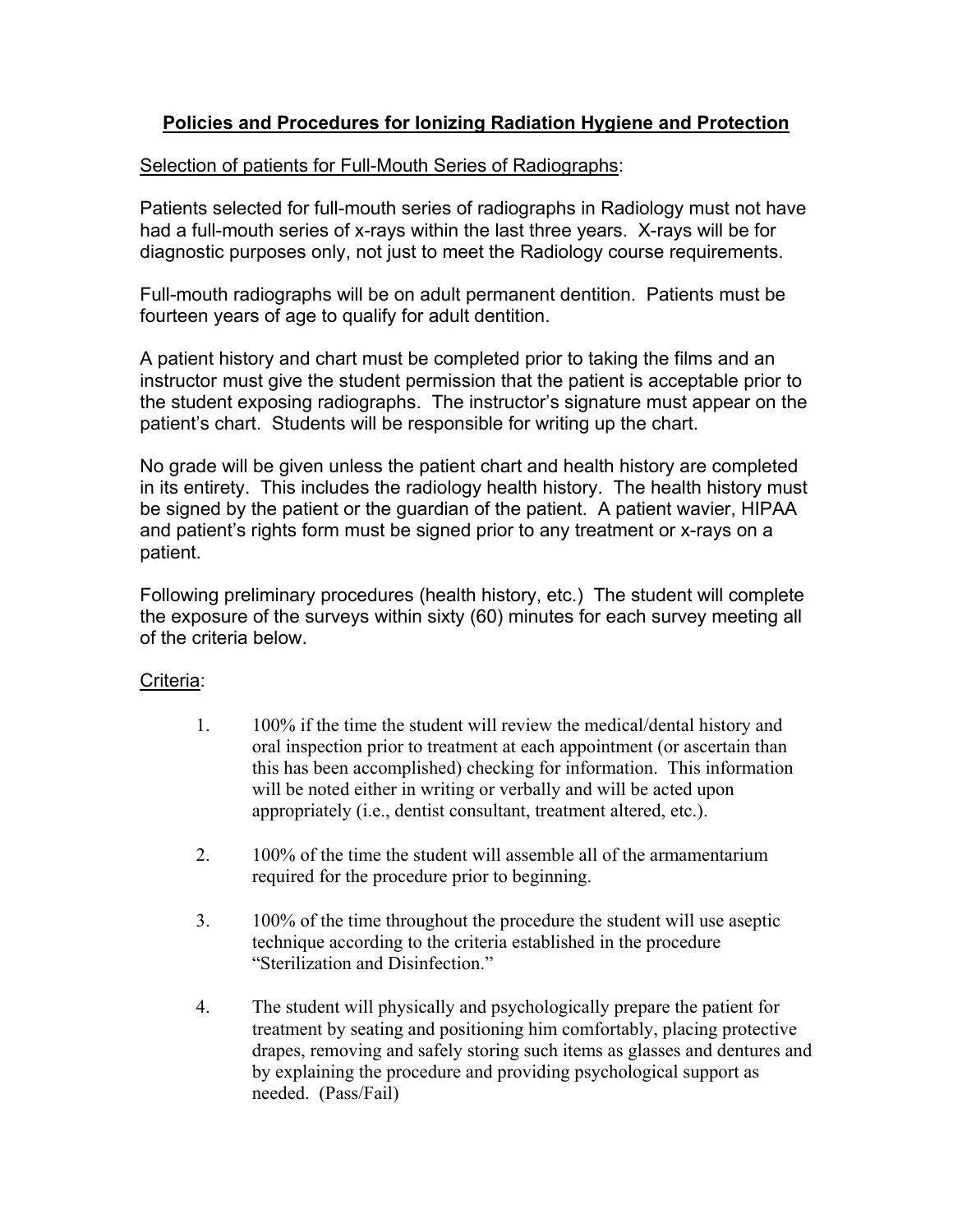- 5. The student will follow the instructions of the dentist supervisor or evaluator regarding this procedure. (Pass/Fail)
- 6. 100% of the time throughout the procedures the student will use techniques which minimize patient discomfort and anxiety during the procedure, such as selecting film size appropriate to patient's mouth size, placing film gently in position without jamming tissue, or sliding across palate, positioning patient comfortable for procedure, etc.
- 7. 100% of the time throughout the procedure the student will select a radiographic technique which will accommodate the patient's oral conditions, the restriction of the machine and which will provide and meets the criteria for acceptability. (Listed below)
- 8. 100% of the time the student will turn on the machine and throughout the procedure select the exposure factors desired for the technique prior to the film placement.
- 9. The student will produce a complete intraoral radiograph survey which meets all of the following criteria with minimal retakes (See Criterion 10e):
	- a. Films are of diagnostically useful density as determined by: On an ordinary view box the shadow of a pencil tip placed between areas on a film that do not show calcified structures should be difficult to see.
	- b. Films show diagnostically useful contrast and detail (i.e., a defined difference in density between adjacent areas or tissues, and sharp distinct image).
	- c. Image is accurately reproduced no distortion (e.g., a change of shape, increase in size).
	- d. Entire film is exposed.
	- e. Interproximal surfaces are clearly visible in at lease one projection without excessive separation of buccal and lingual cusps (when anatomically possible). At least 1/8" of crestal bone interproximally must be visible:
		- (1) In the maxilla, the upward curve of the tuberosity is visible.
		- (2) In the mandible at least one (1) inch distal to the up-slop of the ramus is visible.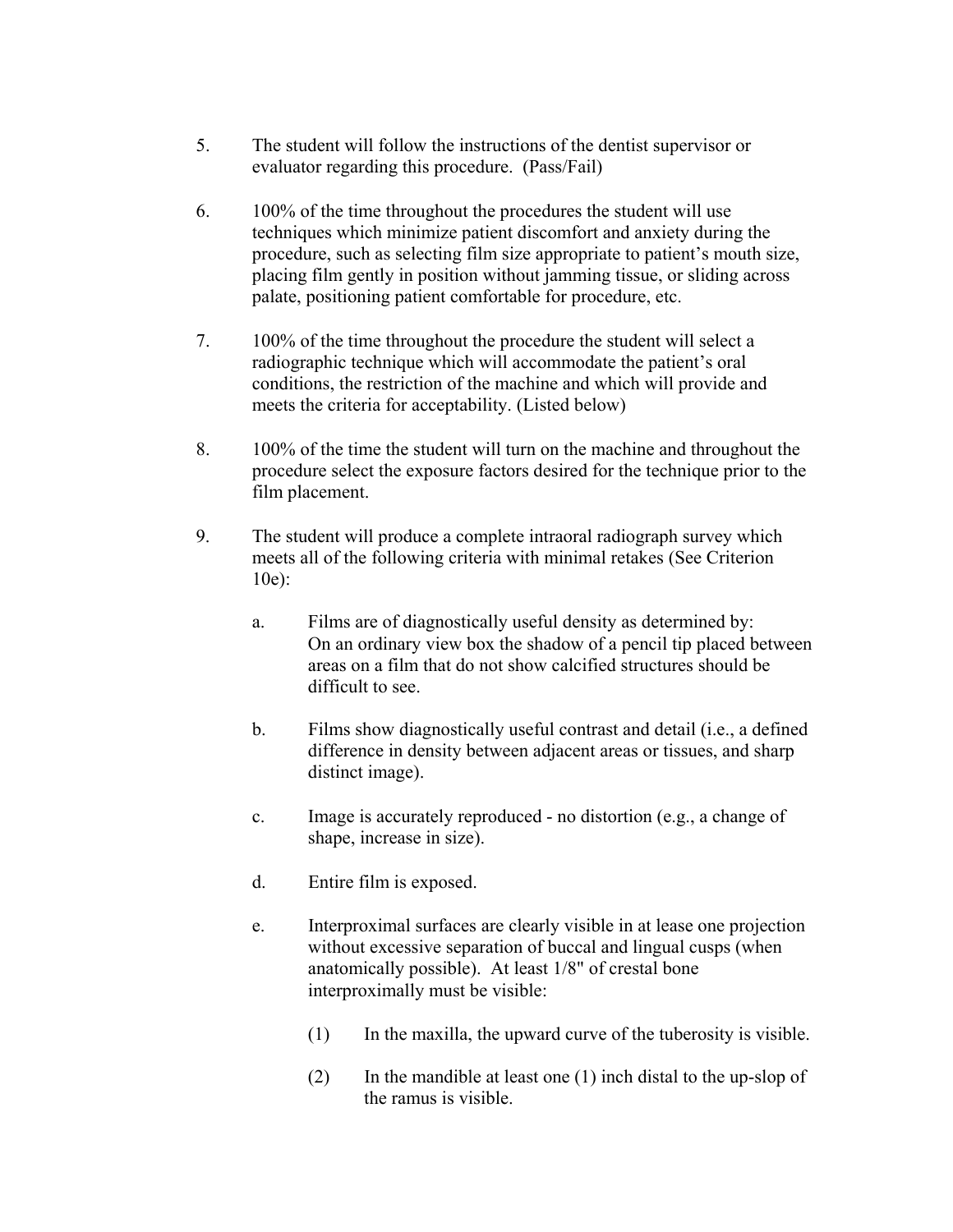- g. Apices of all teeth are visible in at least one projection with a least 1/8" of alveolar bone surrounding them.
- h. All areas of pathology are included.
- i. The films must be free of processing and handling errors which interferes with diagnostic procedures.
- 10. 100% of the time throughout the procedure the student will practice all principles of radiation safety applicable to the actual exposure of radiographs including:
	- a. Place lead apron on patient.
	- b. Stand in most protected area available during exposure and assure that others are out of exposure area.
	- c. Do not hold film for the patient.
	- d. Use properly stored film of fastest speed available.
	- e. Take the absolute minimum number of films which will provide a survey which meets the criteria, taking no more than five (5) retakes in an adult FMS, (2) retakes in primary films and three (3) retakes in a mixed dentition FMS.
	- f. Use any other procedures available (e.g., film badges).
- 11. The student will evaluate both full mouth surveys taken
	- a. To determine if they meet the above criteria, and
	- b. To indicate ways to improve or modify own technique.
- 12. 100% of the time the student will explain the procedure to the patient at the patient's level of understanding.
- 13. The student will meet all legal and ethical requirements for this for this procedure. (Pass/Fail)
- 14. The student will make 100% complete and accurate chart entries regarding the procedure.
- 15. The student will disinfect the treatment area and sterilize all armamentarium according to OSHA Guidelines. (Pass/Fail)

#### Critical Requirements for Exposing, Processing, Monitoring, and Critiquing Radiographs

#### Exposing:

- 1. The student assembles appropriate equipment.
- 2. The student seats the patient correctly for x-ray examination.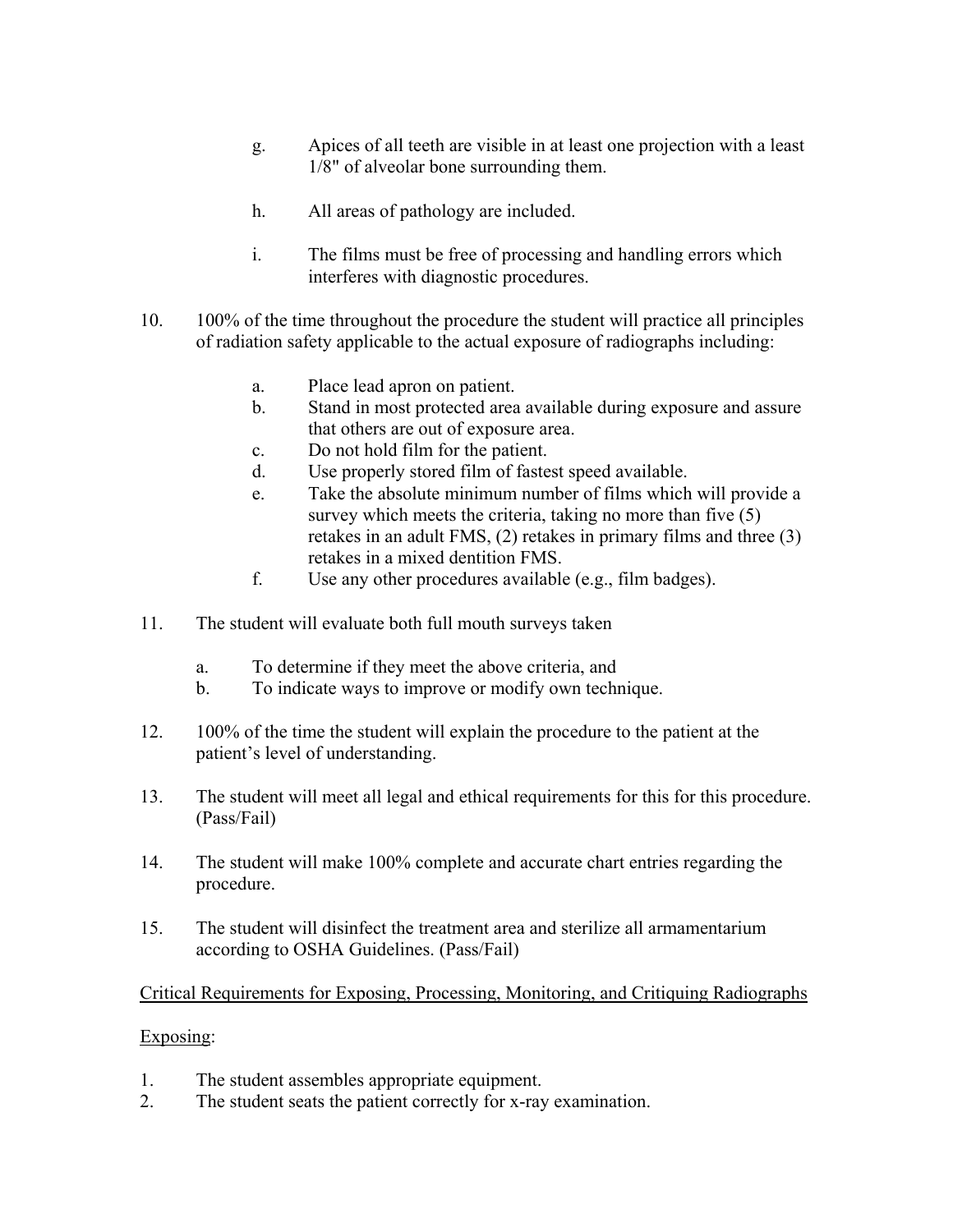- 3. The student properly handles films for correct processing and operator protection.
- 4. The student properly processes the films.

## Processing:

- 1. The student checks the processing tanks for correct temperature.
- 2. The student uses proper illumination in the darkroom.
- 3. The student properly handles films for correct processing and operator protection.
- 4. The student properly processes the films.

## Mounting:

- 1. The student selects the correct mount.
- 2. The student identifies patient name and date on mount.
- 3. The student correctly mounts x-rays from the facial.

Criteria for Evaluating Radiographic Film Quality: A complete mouth radiographic survey (or single film) is satisfactory when:

- 1. The films are of reasonable density when used with conventional viewing devices.
- 2. The apices of all teeth can be demonstrated.
- 3. All suspicious areas at the apices of the teeth demonstrate peripheral normal bone.
- 4. Each interproximal space can be observed at least once without accessing separation of buccal and lingual or palatal cusps. Films must demonstrate the interproximal areas of the teeth without undue distortion and loss of definition.

#### Manual Processing Procedures:

- A. Preparation
	- 1. Fill rinse compartment with fresh water.<br>2. Check solution levels
	- 2. Check solution levels.
	- 3. Stir developing and fixing solution with appropriate stirrer.
	- 4. Determine temperature of water and developer (68 degrees F.)
	- 5. Wash hands and clean work area.
	- 6. Select film hanger (s) and label.
	- 7. Select developing time (see chart) and set timer.
	- 8. Put on clean gloves.
	- 9. Close darkroom door, turn on red light, turn on safe light and off white light.
- B. Processing
	- 1. Gloved, unwrap the film packet, and place x-rays in a clean cup. Remove gloves.
	- 2. Secure film on film hanger.